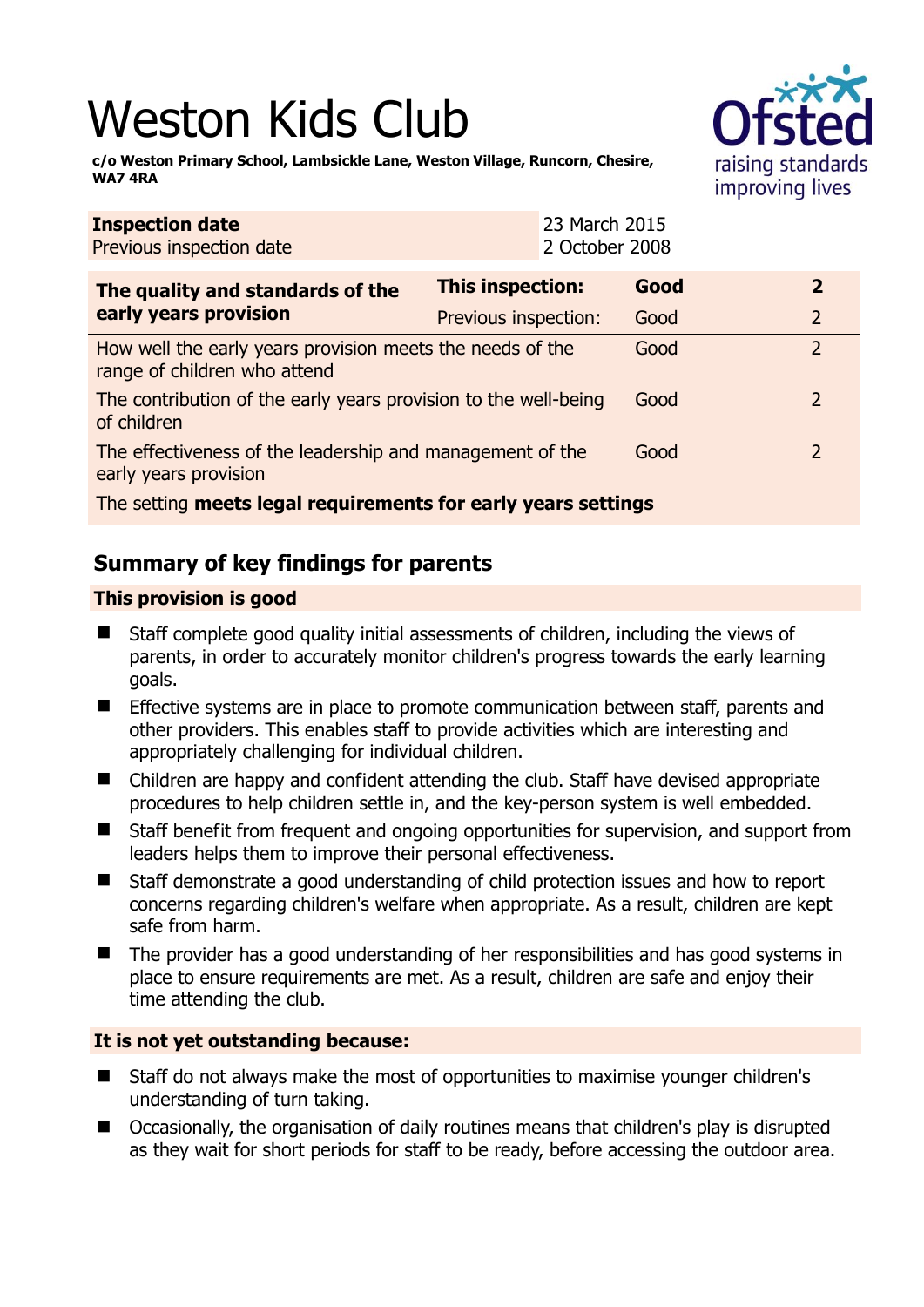# **What the setting needs to do to improve further**

#### **To further improve the quality of the early years provision the provider should:**

- $\blacksquare$  enhance younger children's understanding of turn taking further, for example, by using visual resources to indicate when children can take a turn
- $\blacksquare$  revise the daily routines so that children's play can flow from the indoor area to the outdoor area without having to wait for periods which may disrupt their games.

### **Inspection activities**

- The inspector considered the views of parents spoken to during the inspection and those recorded by the club.
- The inspector spoke with staff and children at appropriate times during the inspection and reviewed activities in the indoor and outdoor areas.
- The inspector met with the provider and reviewed the self-evaluation form and a range of operational documents, including policies and procedures.
- The inspector reviewed evidence of staff suitability and sampled their qualifications, including paediatric first aid.
- The inspector reviewed children's learning records.

#### **Inspector**  Lauren Grocott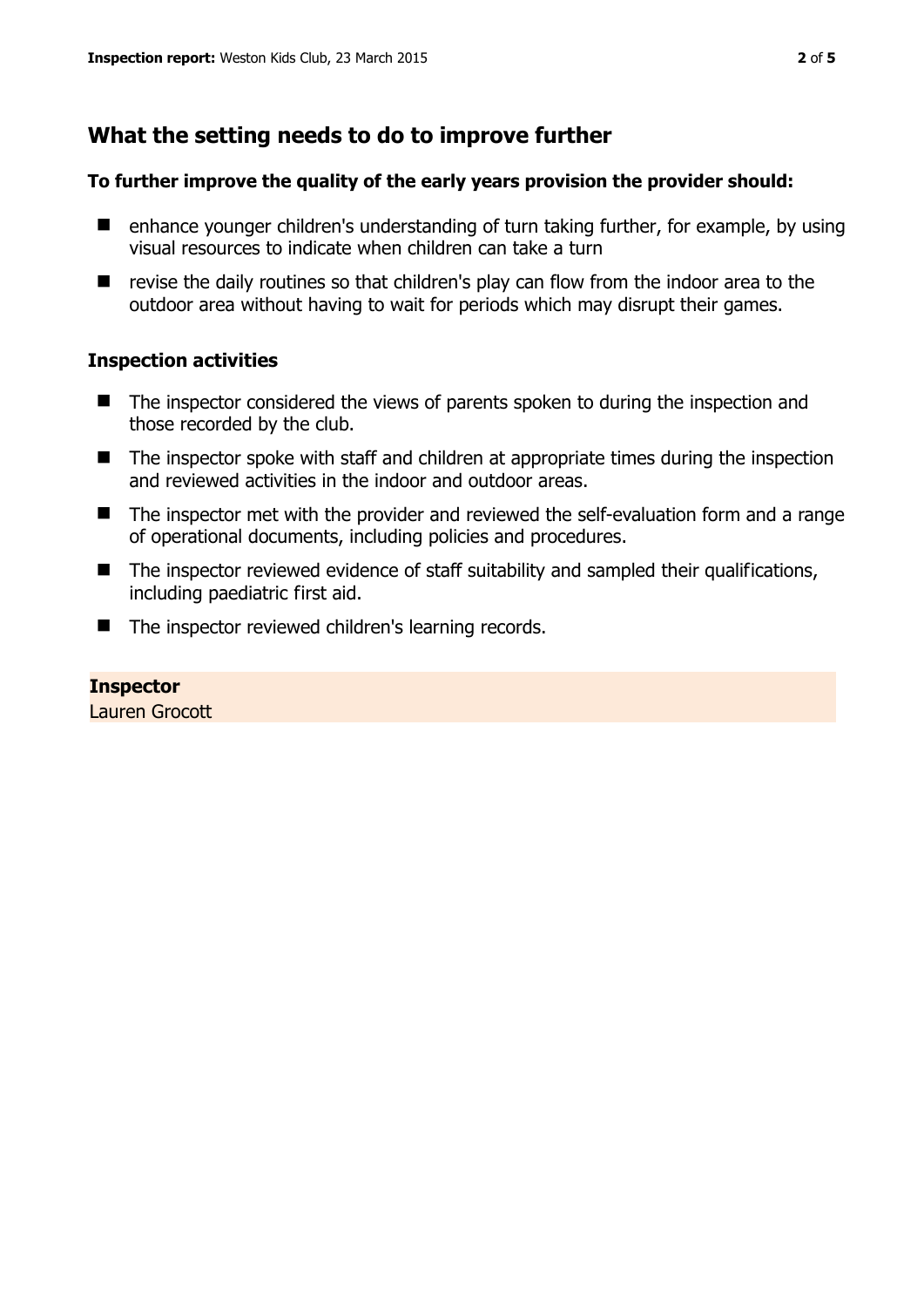## **Inspection findings**

#### **How well the early years provision meets the needs of the range of children who attend. This is good**

Well-qualified staff help children to make progress towards the early learning goals and foster the attitudes that prepare them well for school. Staff communicate well with children and extend their learning through good quality questioning. For example, children are encouraged to talk about and reflect on a cooking activity from their pre-school session earlier in the day. Staff base activities on children's individual interests and provide a variety of resources for free play. They observe children regularly and record this information on tracking sheets. Information is shared with parents and other providers so that if gaps in learning are identified, intervention can be sought as appropriate. Children enjoy their time at the club and eagerly settle into different activities, such as drawing and playing imaginatively in the role-play area. Children's play is sometimes disrupted, however, as daily routines mean that staff are occasionally deployed to other duties. This means children sometimes have to wait for staff to be ready before accessing the outdoor area.

#### **The contribution of the early years provision to the well-being of children is good**

Children's health is promoted through a healthy breakfast and snack menu. Staff ensure children follow hygiene routines, which helps reduce the risk of cross-contamination. Through risk assessment, the provider ensures measures are in place to control access to the club and keep children safe. Logs of accidents and incidents are well maintained and reviewed, to further promote children's health and safety, by reducing reoccurrences. Staff manage children's behaviour in a positive way, allocating them points and stickers when they have been helpful or particularly kind. This promotes their confidence and selfesteem. However, staff do not always make the most of opportunities to help younger children learn about turn taking. They supervise and control the use of more popular resources, such as tablets, without always providing meaningful explanations to support younger children to understand why it is important to share.

#### **The effectiveness of the leadership and management of the early years provision is good**

The provider has devised good systems to recruit staff and evidence their suitability to work with children. She maintains a high staff-to-child ratio to ensure children are well supervised at all times. An ongoing programme of professional development and supervision makes a positive contribution to staff's knowledge of child development. Training, such as first aid, enables them to respond appropriately in the event of an emergency. The provider monitors the educational programmes with staff by reviewing children's learning records. She has implemented a cycle of ongoing self-evaluation and documented action planning, to improve the provision further. Staff and parents are asked to contribute their ideas regularly. This enables the provider to identify accurate priorities for improvement. For example, parents have recently been involved in a fundraising event in order for the club to purchase new resources. They speak highly of the club and the staff who work there.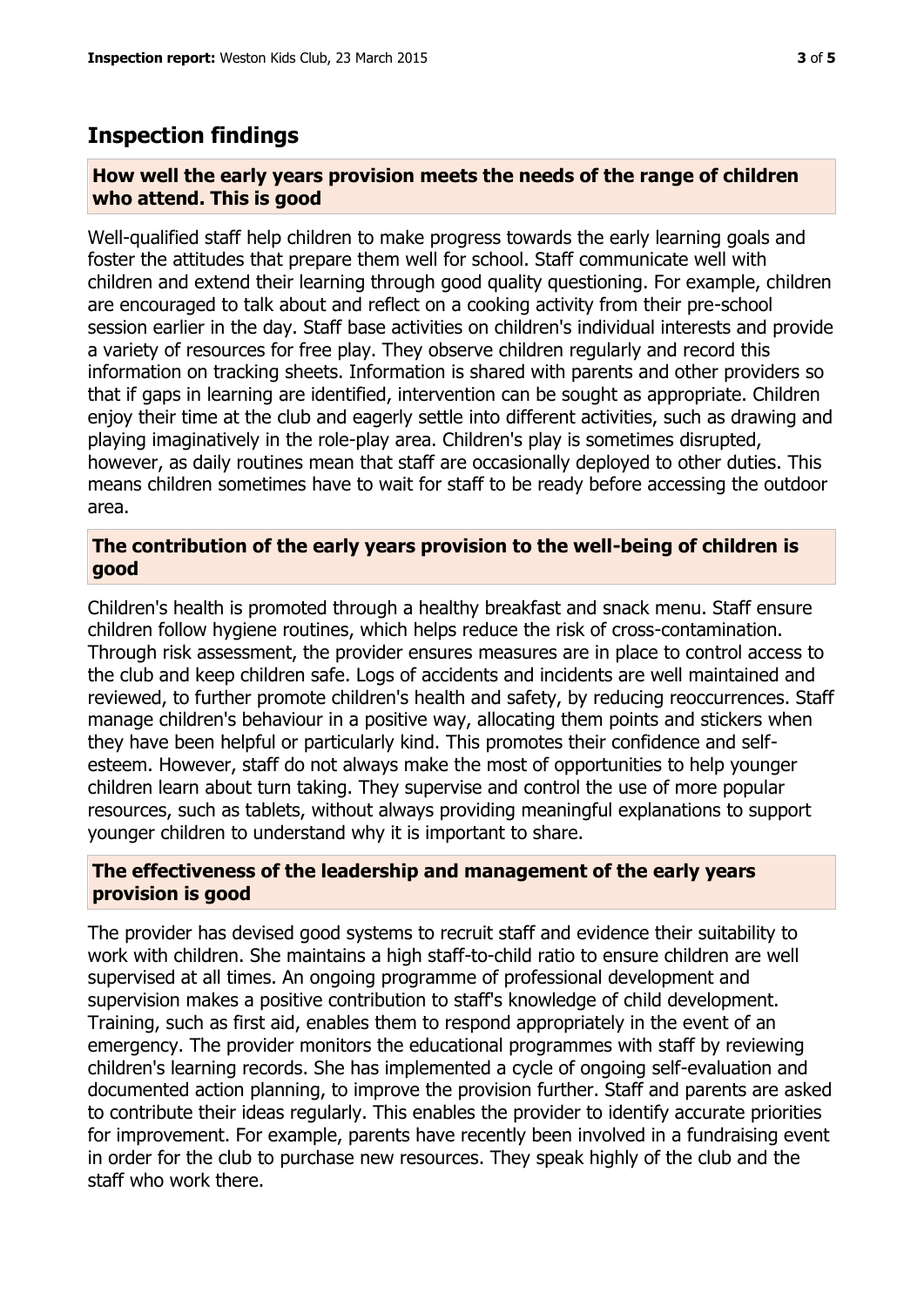# **Setting details**

| Unique reference number       | EY363944                 |  |
|-------------------------------|--------------------------|--|
| <b>Local authority</b>        | Halton                   |  |
| <b>Inspection number</b>      | 857703                   |  |
| <b>Type of provision</b>      | Out of school provision  |  |
| <b>Registration category</b>  | Childcare - Non-Domestic |  |
| <b>Age range of children</b>  | $0 - 17$                 |  |
| <b>Total number of places</b> | 44                       |  |
| Number of children on roll    | 145                      |  |
| <b>Name of provider</b>       | Lynne Paula Prescott     |  |
| Date of previous inspection   | 2 October 2008           |  |
| <b>Telephone number</b>       | 01928 576 328            |  |

Weston Kids Club was registered by the current owner in 2007 and operates from Weston Primary School in Runcorn. The club is one of two owned and managed privately. The club employs seven members of childcare staff, all of whom hold appropriate early years qualifications. The club opens from Monday to Friday and sessions are from 7.45am until 9am and 3pm until 6pm during term time. The holiday club operates in the school holidays from 7.45am until 6pm.

This inspection was carried out by Ofsted under sections 49 and 50 of the Childcare Act 2006 on the quality and standards of provision that is registered on the Early Years Register. The registered person must ensure that this provision complies with the statutory framework for children's learning, development and care, known as the Early Years Foundation Stage.

Any complaints about the inspection or the report should be made following the procedures set out in the guidance 'Complaints procedure: raising concerns and making complaints about Ofsted', which is available from Ofsted's website: www.gov.uk/government/organisations/ofsted. If you would like Ofsted to send you a copy of the guidance, please telephone 0300 123 4234, or email enquiries@ofsted.gov.uk.